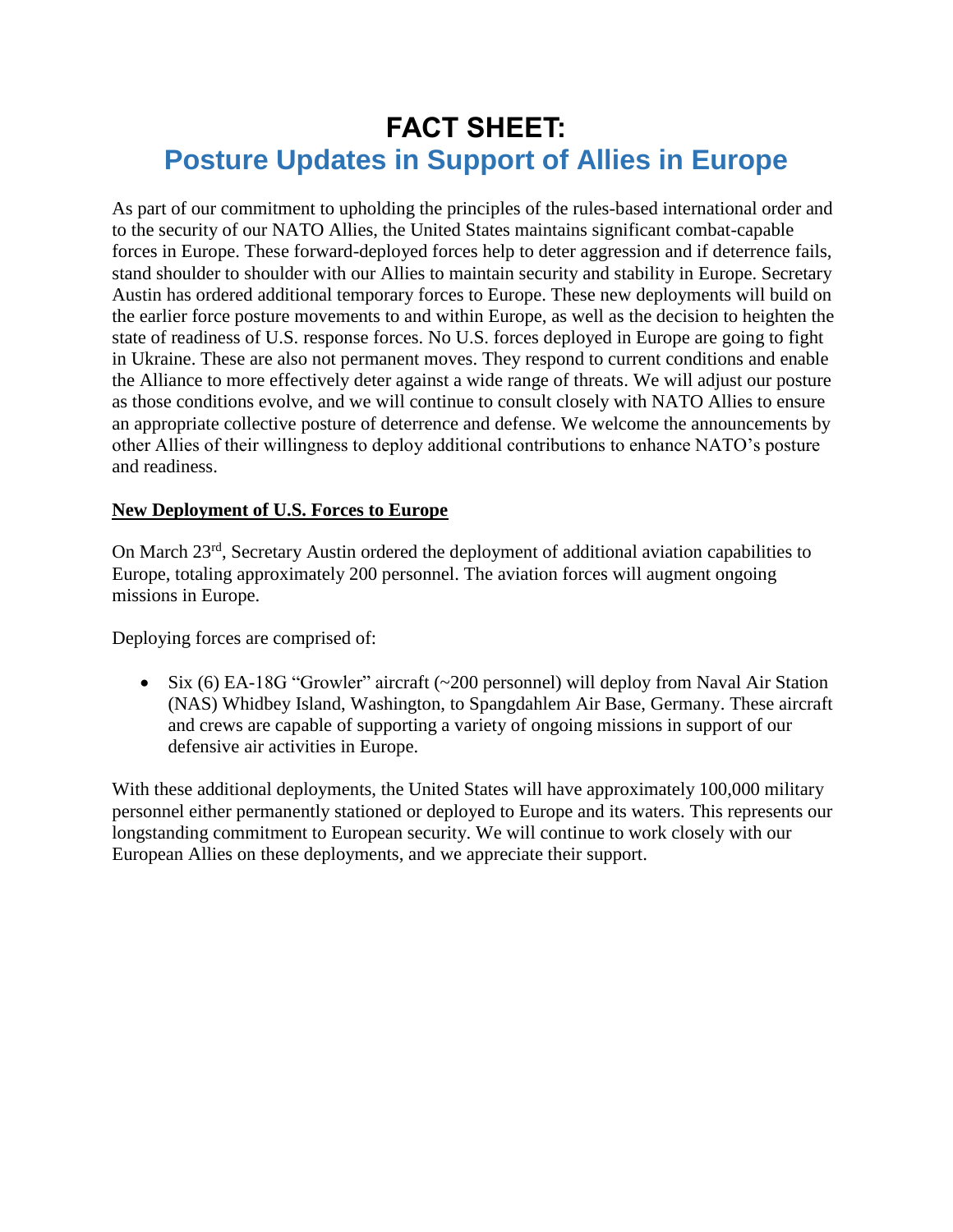# **Recent Deployment of U.S. Forces to Europe**

### **Stryker Squadron Repositioned from Germany to Romania**

As a part of our broader effort to demonstrate our commitment to our NATO Allies and deter Russian aggression, on February 2<sup>nd</sup>, the United States repositioned a Stryker squadron of approximately 1,000 U.S. service members already in the European theater to Romania. The 2nd Cavalry Regiment, a mounted unit based in Vilseck, Germany, sent a combined arms force equipped with wheeled armored fighting vehicles to deter aggression and enhance our defensive capabilities in Romania during this period of elevated risk.

## **Multi-Mission Assure and Deter Forces Deployed to Poland and Germany**

On February  $2<sup>nd</sup>$ , the Department of Defense deployed approximately 1,700 service members of the 82nd Airborne Division – built around the components of an Infantry Brigade Combat Team and key enablers deployed to Germany, after which they were further deployed to Poland. The XVIII<sup>th</sup> Airborne Corps moved a Joint-Task Force capable headquarters to Germany.

On February 12th, the Department of Defense ordered an additional 3,000 Soldiers from the XVIII<sup>th</sup> Airborne Corps, including the remainder of the Infantry Brigade Combat Team from the 82nd Airborne Division, with enablers, to Poland, completing the deployment of the Infantry Brigade Combat Team.

#### **Stryker Troops to Bulgaria and Hungary to Conduct Training Missions**

On February 17th, Secretary Austin, in conjunction with the government of Bulgaria, announced a U.S. Army Stryker troop of approximately 125 soldiers will take part in a training mission in Bulgaria.

On February 18<sup>th</sup>, U.S. Army Europe-Africa, in conjunction with the government of Hungary, announced a U.S. Army Stryker troop of approximately 125 soldiers will take part in a training mission in Hungary.

#### **Additional Army Command and Control Headquarters to Poland**

On Feb.  $21<sup>st</sup>$ , in order to provide effective command and control of U.S. forces in Europe, the Department of Defense deployed the the main V Corps Headquarters to Germany, and the main 1<sup>st</sup> Infantry Division Headquarters and the 1<sup>st</sup> Infantry Division Artillery Headquarters to Poland totaling approximately 1,300 solders. The forward command posts of both headquarters are already in Poland.

#### **Movement of U.S. Forces Currently Stationed in Europe**

On February  $22<sup>nd</sup>$ , Secretary Austin ordered the additional movement of U.S. forces currently stationed in Europe to continue our support for NATO Allies and the defense of the Eastern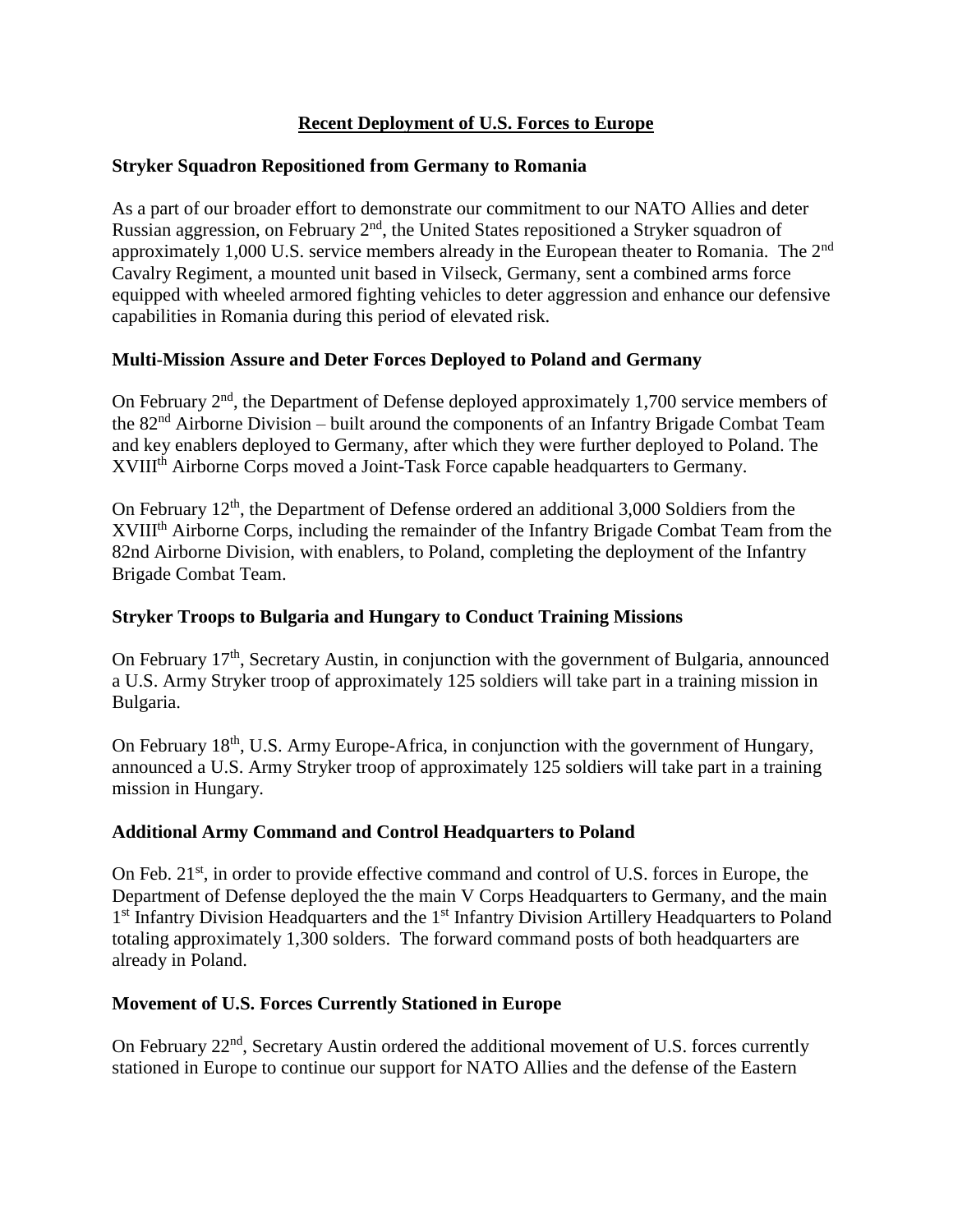Flank. These forces – comprised of aviation elements and ground forces – will move within the EUCOM Area of Operations to NATO's northeastern and southeastern flanks.

These forces are comprised of:

- An infantry battalion task force of approximately 800 personnel, from Italy to the Baltic region.
- Movement of up to eight CONUS-based F-35A Joint Strike Fighters to operating locations along NATO's Eastern Flank.
- A battalion of attack aviation  $-20$  AH-64 helicopters from Germany to the Baltic region.
- An attack aviation task force 12 AH-64 helicopters will move from Greece to Poland.

## **Armored Brigade Combat Team and a Heavy Equipment Transport (HET) Company Deployed to Germany**

On February 24th, in response to Russia's renewed aggression against Ukraine, the United States deployed an Armored Brigade Combat Team and Heavy Equipment Transportation (HET) Company totaling approximately 4,000 U.S. soldiers to Germany. The  $1<sup>st</sup>$  Brigade,  $3<sup>rd</sup>$  Infantry Division and 96<sup>th</sup> Heavy Equipment Transportation Company drew prepositioned stocks of tanks, infantry fighting vehicles and trucks already in Germany to equip the combined arms force.

## **High-Mobility Rocket Artillery Battalion Deployed to Germany**

The 3<sup>rd</sup> Battalion, 321<sup>st</sup> Field Artillery, a High-Mobility Artillery Rocket System (HIMARS) Battalion of approximately 240 personnel, was also ordered to Germany on February 24<sup>th</sup>. The Department identified this capability as part of the U.S. contribution to the NATO Response Force (NRF) placed on heightened readiness back on January 24<sup>th</sup>. They will be prepared to support the NATO Response Force if and when needed.

## **Air Support Operations and Army Logistics Support**

On March 5th, Secretary Austin ordered the deployment from the United States of an additional approximately 500 U.S. military personnel to locations across Europe. These forces will augment and provide additional support to existing U.S forces in the European theater, which are trained and equipped for a variety of missions to reinforce U.S. European Command posture on NATO's Eastern Flank.

These forces are comprised of:

 KC-135 refueling aircraft with approximately 150 personnel, which will deploy to Spangdahlem, Germany to provide additional aerial refueling support to USEUCOM.